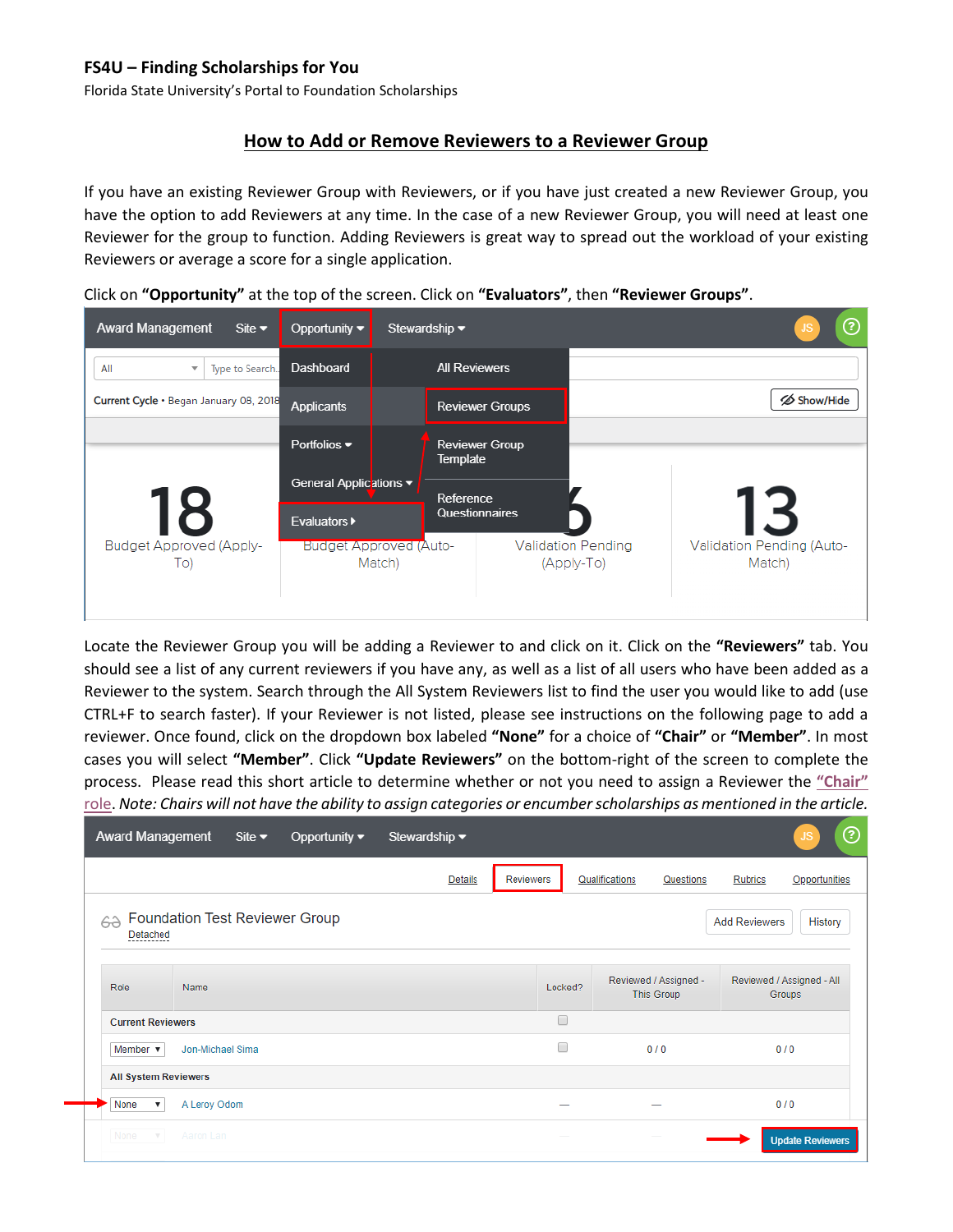## **FS4U – Finding Scholarships for You**

Florida State University's Portal to Foundation Scholarships

If you are unable to find your Reviewer in the All System Reviewers list, you will first need to add him or her to the list. To get started, click on the **"Add Reviewers"** button in the top-right corner of the window.

| <b>Award Management</b>           |                  | Site $\blacktriangleright$ | Opportunity $\blacktriangledown$      | Stewardship $\blacktriangledown$ |                  |         |                |                                     |                                     | ℗<br>JS                 |
|-----------------------------------|------------------|----------------------------|---------------------------------------|----------------------------------|------------------|---------|----------------|-------------------------------------|-------------------------------------|-------------------------|
|                                   |                  |                            |                                       | <b>Details</b>                   | <b>Reviewers</b> |         | Qualifications | Questions                           | Rubrics                             | Opportunities           |
| 62<br>Detached<br>----------      |                  |                            | <b>Foundation Test Reviewer Group</b> |                                  |                  |         |                |                                     | <b>Add Reviewers</b>                | History                 |
| Role                              | Name             |                            |                                       |                                  |                  | Locked? |                | Reviewed / Assigned -<br>This Group | Reviewed / Assigned - All<br>Groups |                         |
| <b>Current Reviewers</b>          |                  |                            |                                       |                                  |                  | □       |                |                                     |                                     |                         |
| Member $\blacktriangledown$       | Jon-Michael Sima |                            |                                       |                                  |                  | ∩       |                | 0/0                                 | 0/0                                 |                         |
| <b>All System Reviewers</b>       |                  |                            |                                       |                                  |                  |         |                |                                     |                                     |                         |
| None<br>$\boldsymbol{\mathrm{v}}$ | A Leroy Odom     |                            |                                       |                                  |                  |         |                |                                     | 0/0                                 |                         |
| None<br>$\mathbf{V}$ .            | Aaron Lan        |                            |                                       |                                  |                  |         |                |                                     |                                     | <b>Update Reviewers</b> |

A popup menu will appear. Use the top search box to search through all existing users by name or email address. This will identify any individual who may already be in the system as a user, but not yet assigned the Reviewer role. As you type, results will appear in a dropdown list. If the user you are searching for appears, click on him or her to place that person in the box below. If the user does not appear, type the email address manually in the box below to invite the user. Click on the **"Add or Invite"** button and return to the instructions on the previous page to finalize your selections.



As a reminder, all external third party users must complete and return the [Student Data Confidentiality](https://foundation.fsu.edu/sites/foundation.fsu.edu/files/documents/forms-and-resources/Student-Data-Confidentiality-Agreement.pdf)  [Agreement.](https://foundation.fsu.edu/sites/foundation.fsu.edu/files/documents/forms-and-resources/Student-Data-Confidentiality-Agreement.pdf)